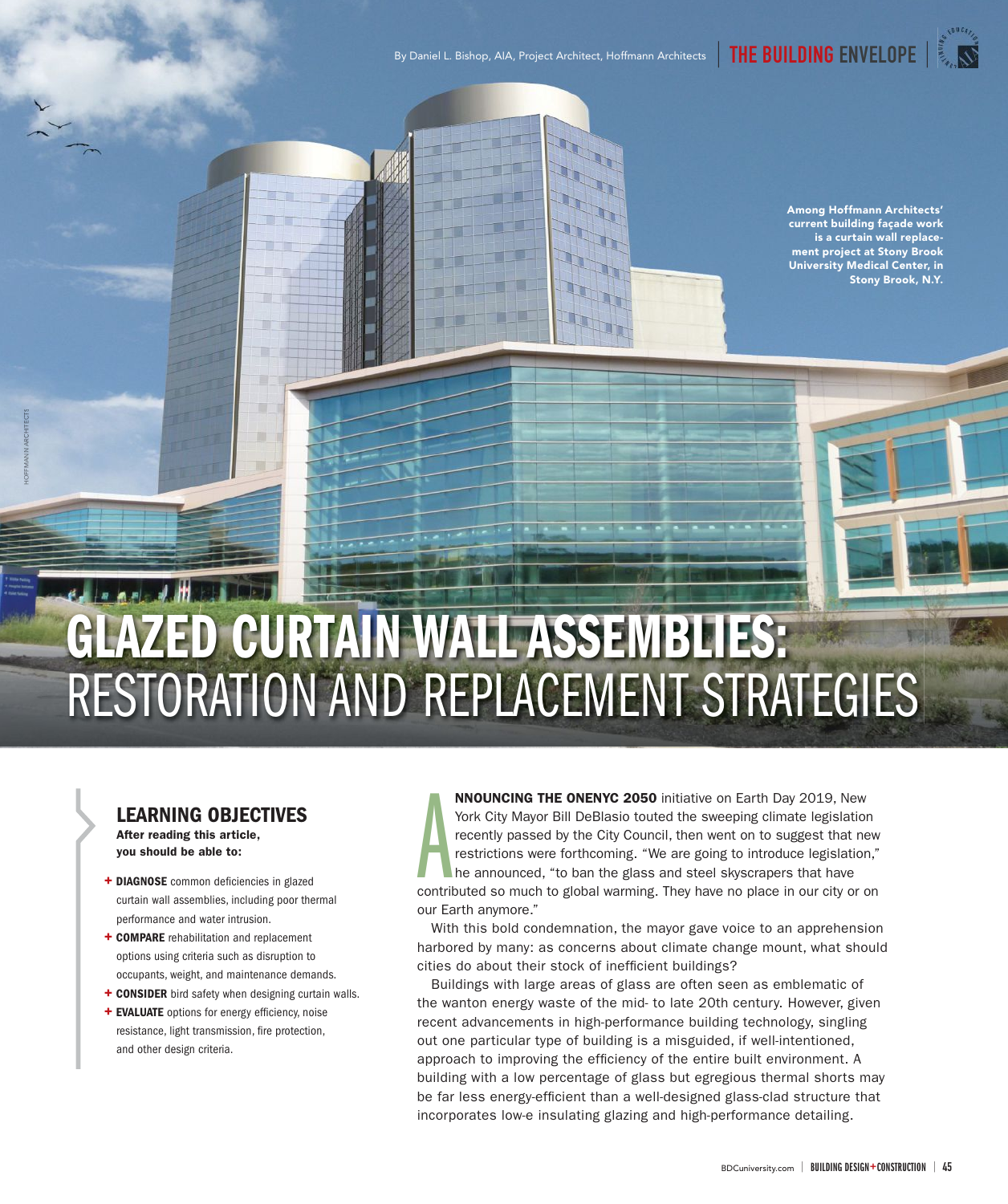# **GLAZED CURTAIN WALL DISTRESS**



 **Broken glass**



 **Failed gaskets and seals**



 **Leaks and drafts**



 **Condensation**



 **Frame displacement**

As glass curtain walls age, they succumb to the same forces of time and weather that afflict any other building type. While it is true that many older curtain walls were constructed with poorly performing glass and framing assemblies, there are retrofit and rehabilitation solutions that can address thermal inefficiency, along with water intrusion, noise infiltration, and structural distress, while upgrading the appearance of the building to align with contemporary aesthetics.

Eliminating glazed curtain walls from city skylines may seem, at first, like the kind of forwardthinking solution we need to combat climate change. Glazed façades, however, are an important part of the architectural lexicon, and shunning them means turning our backs on buildings, from Lever House in New York to Willis Tower in Chicago, that have made our cities what they are. Large areas of glass offer unimpeded views, natural daylight, and a clean, modern look. With new technologies, meeting energy performance goals need not be at odds with preserving what we love about glazed curtain walls.

# **CURTAIN WALL DEFICIENCIES**

Since curtain walls can make up a large area of a building's façade, when issues arise the ramifications can have a major impact not only on the energy consumption and maintenance demands of the building, but on the comfort of building occupants.

## Poor Thermal Performance

Curtain walls with minimal or uneven insulating properties can lead to temperature gradients and undesired air movement within a space. Typical causes include:

**• Gaps in curtain wall glazing gaskets and**  frame joinery seals, which allow air infiltration;

**• Absence of thermal breaks** between exterior and interior curtain wall framing components, which permits direct transfer of thermal energy through conductive metal framing;

**• Low-performing glazing,** such as single-ply glass, that has poor resistance to the transfer of heat energy; and

# **• Absent or deficient cavity insulation,**

located at opaque areas of the wall assembly, which creates cold points in the curtain wall. Water Intrusion

At the perimeter of the curtain wall, missing, poorly installed, or deteriorated flashings may allow water to penetrate the assembly and leak into the building. Water may be observed directly in line with the site of flashing failure, or moisture may be initially concealed as it travels undetected through interior cavities, only to reveal itself at seemingly unrelated locations.

Curtain wall systems are typically designed with integral weep systems to collect and channel incidental water infiltration to the exterior. However, as gaskets are exposed over time to UV radiation and weather, they become brittle and shrink. Deterioration of the gasket creates voids that admit more water than the system was designed to handle, inundating the integral weep system during a rain event. As water builds up, it can overflow into the interior components of the curtain wall.

## Condensation

Condensation is especially worrisome for cool climates. When indoor air is heated and outdoor temperatures are cold, insufficiently insulated exterior walls develop an interior surface that is cool enough to condense ambient moisture. Condensation may be directly observed as 'sweat' on visible surfaces, or it may be hidden from occupant view within concealed spaces, such as spandrel locations.

## Compromised Glass

Damaged glass can be both unsightly and a safety hazard. Cracks in glass may be caused by incidental impact, extreme temperatures, or applied forces caused by thermal movement or displacement of structural elements. Contaminants incorporated into the glass during manufacturing, notably nickel sulfide inclusion, may also lead to what appear to be spontaneous cracks, as the contaminant expands differently than the surrounding glass.

Fogging of insulating glazing can render a unit nearly opaque. When glazing components off-gas, often due to extreme temperatures, the gaseous compounds can cloud the space between panes. Fogging may also be due to condensation, which may occur when perimeter seals are compromised, and water vapor is admitted into the insulating glass airspace.

# Metal Framing Deterioration

Aluminum curtain wall systems are typically finished with an anodized or fluoropolymer coating. While durable, these finishes deteriorate over time and expose the aluminum substrate. Aluminum may not rust like steel, but the chemical process of oxidation still occurs as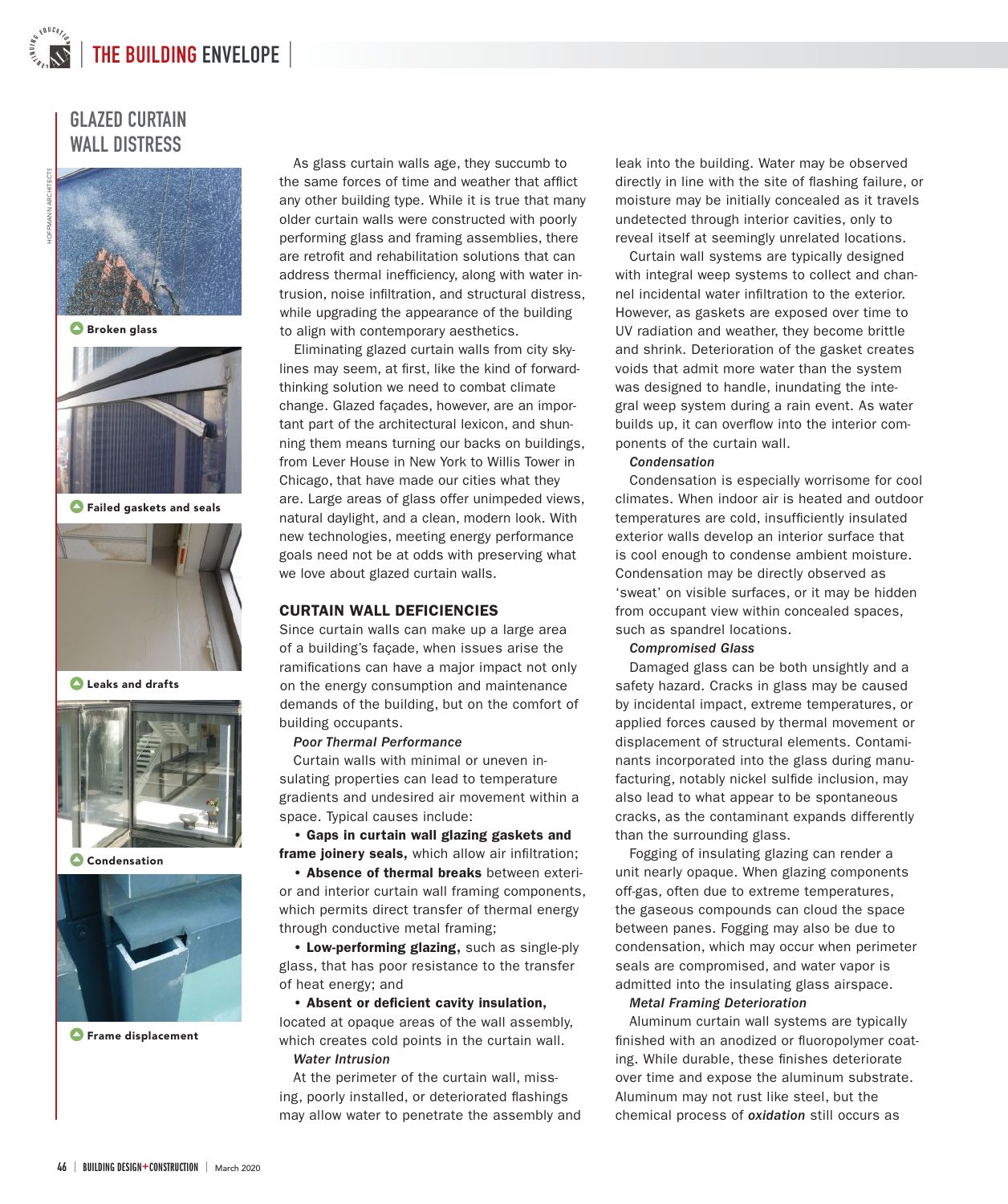the metal reacts with oxygen. Aluminum oxide forms a thin, white layer, which protects the underlying metal from further reaction. Although it does serve to halt the oxidation, the surface deposit may be unsightly and is a sign that the coating has begun to fail. Corrosive damage to aluminum framing is most often observed at ground level, where the curtain wall finish and protective oxidation layer are continuously eaten away by chlorides in deicing salts, such as those applied to sidewalks.

Curtain wall frames may be damaged through the process of *galvanic action*, in which electron transfer between electrochemically dissimilar metals leads to deterioration. For instance, if steel screws or copper flashings are used on an aluminum frame, the aluminum, lower on the galvanic index, would be sacrificial and succumb to deterioration. Galvanic action can be identified by discoloration and erosion of the metal substrate.

# Displacement

Curtain walls consist of framing members that are supported by anchors secured to the building structure. Should these anchors be insufficient, or deteriorate, the curtain wall can become displaced. The resulting misalignment of materials will open seams and apply stress that may deform or break curtain wall components.

## Noise

Surroundings change over time, and the sound environment of the building may not be the same as the one considered during the original construction. Increased street traffic or altered airplane routes may produce noise levels that exceed those for which a curtain wall was designed.

The acoustical performance of exterior fenestration, including curtain wall assemblies, is quantified by the Outdoor/Indoor Transmission Class (OITC) rating system, which measures the loss of decibels through an assembly. A higher rating is indicative of better sound transfer resistance.

# **REHABILITATE OR REPLACE?**

Once a design professional has identified curtain wall issues and evaluated their probable causes, multiple factors should be considered in the decision as to how best to address the observed problems.

# Project Goals

Rehabilitation options are designed to improve the performance of existing systems but are not likely to match the efficiency of a new system. Performance expectations should be weighed

against the returns that a restoration or replacement strategy can offer.

### **Disruption**

The extent to which construction affects tenants and building services varies according to the scope of work. Complete removal and replacement of a curtain wall system generally has much greater impact on building usage than does rehabilitation of the existing assembly. Restoration may involve work undertaken solely from the exterior or occurring over

a short period of time, with minimal impact on building operation.

#### Weight

Existing systems composed of single-ply glazing, and those designed to accommodate only the lower wind pressures mandated by previous building codes, will be significantly lighter than new systems. To meet current building code requirements for insulating glazing and wind load resistance, structural analysis is likely necessary, to determine whether the existing

building structure has the capacity for the new loads. If not, augmenting the structural system will be required.

#### **Maintenance**

Rehabilitation options that include the application of remedial materials, such as sealants and films, have finite lifespans and maintenance requirements that should be considered in comparison to the longevity of a new curtain wall system.

# Payback Period

Replacement systems typically have a higher upfront cost than rehabilitation measures. However, over the lifespan of the system, energy savings from increased thermal performance and improved natural lighting may recoup the initial cost difference. While difficult to quantify, occupant comfort and productivity should also be weighed.

## Code Requirements

Removal and replacement of curtain wall systems may trigger updated building code compliance. Rehabilitation measures not inclusive of major component



 $\bullet$ **Wet glazing an existing glazed curtain wall**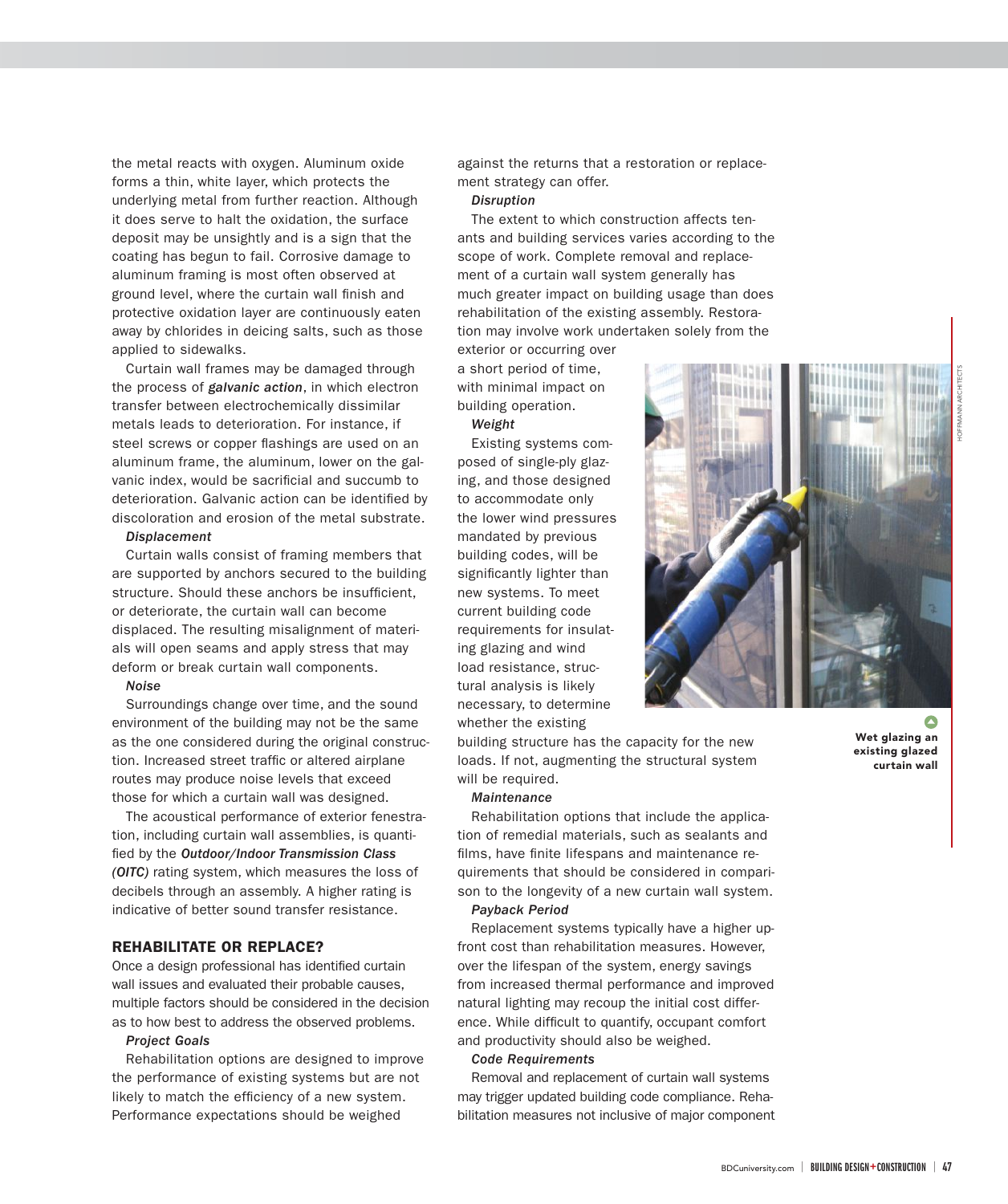

Δ **Mockups verify aesthetics and preformance**



**Installation of a new stick-built curtain wall**

replacement are commonly considered building maintenance and so do not typically require conformance with more stringent codes.

# **REHABILITATION OPTIONS**

Rehabilitation offers a lowercost alternative to total replacement that can address specific deficiencies.

# Gasket Replacement

Gaskets installed between the curtain wall frame and glass can be replaced. Gasket replacement can require intensive effort, however, as glazing, framing members, and adjacent elements may require temporary removal to allow access to gaskets. To ensure compatibility with the existing curtain wall frame, identification of gasket size and profile is required.

# Wet Glazing

In lieu of gasket replacement, existing gaskets may be cut back and sealant applied at the glass-to-frame joint. While wet glazing spares the time and expense of removing glazing and framing elements to replace

gaskets, the use of sealant requires attentive

installation and ongoing maintenance. Understanding of adhesion and durability properties during the sealant selection process is critical, as incorrectly specified sealants can fail to bond properly or become weathered and brittle. Provision for expansion and movement is also essential.

## Recoating

Field-applied, air-dried fluoropolymer coating systems are available for recoating of exterior aluminum curtain wall components. Recoating requires well-executed preparation to ensure success. Although fluoropolymer coatings offer durability and longevity, field-applied coatings are not expected to have the same longevity as the original, factory-applied finish.

#### Glass Replacement

Replacement of single-ply glass with insulating glazing units (IGUs) can greatly increase the thermal performance and sound resistance of glazed areas of an existing curtain wall. Note, however, that glass replacement does not address thermal issues in metal curtain wall framing.

Since IGUs can be exponentially greater in weight and thickness than single-ply glazing, the structural capacity and size of the curtain wall frame's glazing pocket must be considered. The sectional width of an IGU requires a large glazing cavity that an existing curtain wall frame may not accommodate.

## Glass Films

Glass films provide a less invasive, less costly alternative to glass replacement. Films adhere to the glass surface and improve thermal performance by reflecting radiant solar energy. They may also be used to augment strength and breakage resistance properties. Innovations in low-e (low emissivity) glass coatings, which reflect ultraviolet and infrared energy, have significantly improved thermal performance in glazing assemblies. Low-e coatings may be incorporated into a laminated assembly or IGU, or low-e films may be applied as a retrofit measure.

Films may also be used to change the appearance of glass for aesthetics or bird safety, or they may be applied to alter the solar heat gain (SHG) coefficient of the existing glass, reducing glare and improving indoor comfort. Considerations include film life span, substrate preparation requirements, and potential reduction of visible light transmittance (VLT).

# **REPLACEMENT OPTIONS AND CONSIDERATIONS**

When restoration options cannot adequately address an existing curtain wall system's deficiencies, replacement offers an opportunity to renew the appearance of the building and wholly address curtain wall issues. There are many options to consider when selecting a new curtain wall system.

## Curtain Wall System Types

In a stick system, individual curtain wall components are shipped to the jobsite for field assembly. Components can be supplied in stock lengths for field cutting, or in knockdown fashion, where components are custom machined and sized by the manufacturer. With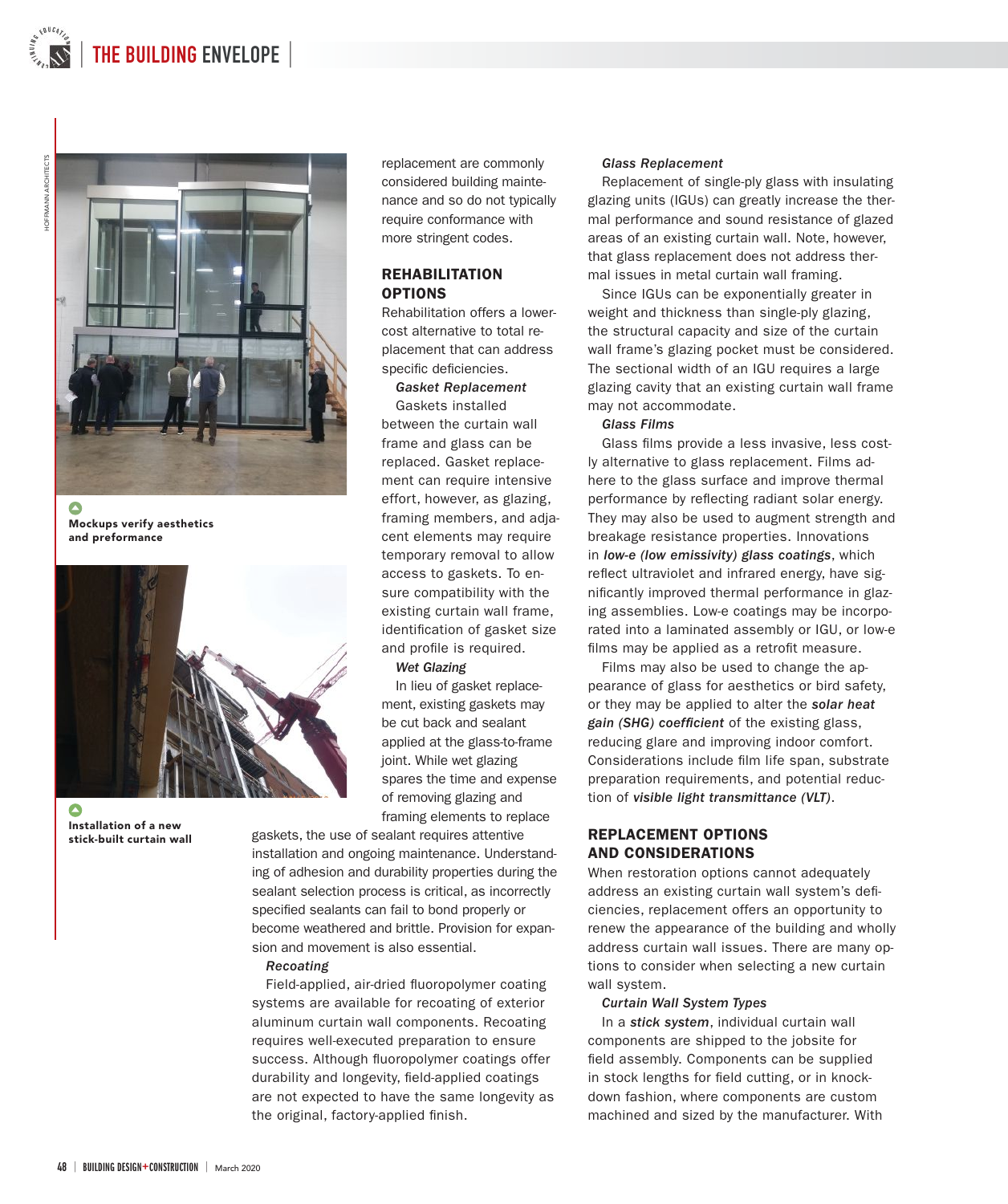a stick assembly, all connections and seals are installed in the field.

Unitized systems are factory-assembled into large modules. Once delivered to the site, the units are installed and mated together to form the curtain wall assembly. Unitized systems tend to be of superior quality than their stick-built counterparts, as a high percentage of seals are completed in a factory setting. Site installation time and labor is less than with a stick system, although the cost of fabrication may be higher.

In a water management system, the exterior surface acts as a continuous barrier to exterior air and water. In contrast, a pressure-equalized (zone-glazed) system includes a series of gaskets in the curtain wall framing: an exterior gasket to resist air pressure and an interior gasket to create a water- and airtight barrier. Organization of multiple gaskets in this manner creates an interstitial, pressure-neutral space, which blocks wind-driven rain from impinging onto the

water barrier gasket and prevents moisture from being sucked into the assembly by a pressure differential between the interior and exterior.

The side of the curtain wall frame from which the glazing or spandrel panels are installed is an important property of the assembly. Building size, location, and siting should be taken into consideration when determining the system type. **Exterior glazing** requires elevated access, such as scaffolds, to install, while interior glazing demands that glass units be able to pass through the interior of the building. If future glazing repairs are needed, access will be dictated by the type of system selected.

# Thermal Performance

High-performing thermal breaks of adequate thickness can substantially improve the performance of an aluminum curtain wall frame. Since metal is highly conductive, a separator material of low conductivity placed between the inner and outer frames can reduce heat

# **BIRD SAFETY:** MILLIONS OF BIRDS DIE EVERY YEAR IN COLLISIONS WITH GLASS

## AS THE IMPACT OF GLAZING

**on the migratory bird population is increasingly understood, local communities are advocating for and implementing building regulation. The federal Bird-Safe Building Act of 2019, the New York State Bird-Friendly Buildings Act and the New York City Bird Friendly Glass-Int. 1482 are examples of proposed regulation.**

**Dangers to birds, who do not perceive glass,**  include the reflection of sky **and plant life on the glass surface, glass that allows a clear sight line through the building, and illuminated glass areas at night, all of which may attract or disorient birds. The most dangerous zones of a building are** 

the first few floor levels, as **well as areas immediately above elevated green terraces or roofs.** 

**Free publications, such as "Bird-Safe Building Guidelines," by the New York City Audubon Society, and "Bird-Friendly Building Design," by the American Bird Conservancy, provide guidance to building owners and designers regarding potential hazards and design solutions.** 

**As bird-safe design has become recognized as part of sustainable design, the Leadership in Energy and Environmental Design (LEED) rating**  system offers a pilot credit for **"Bird Collision Deterrence"**  and provides specific steps **for calculating—and improv-** **ing—a facade's Bird Collision Threat Rating (BCTR).**

**There are many strategies available to help decrease the danger of glazing to bird safety, and the options are not limited to new construction. Bird-safe design approaches include: glass with**  lower reflectivity, pattern**ing of the glazing surface, exterior shading devices to create "visual noise," and lighting timers that dim or turn off lights at night.**

**With increased public awareness of bird collisions and advocacy for new ordinances protecting birds, incorporating bird-friendly materials into glazed curtain wall assemblies is a design consideration that shouldn't be overlooked.**



**Strategies for minimizing the danger of glazing to birds include specifying glass with**  lower reflectivity and using **lighting timers that dim or turn off lights at night.**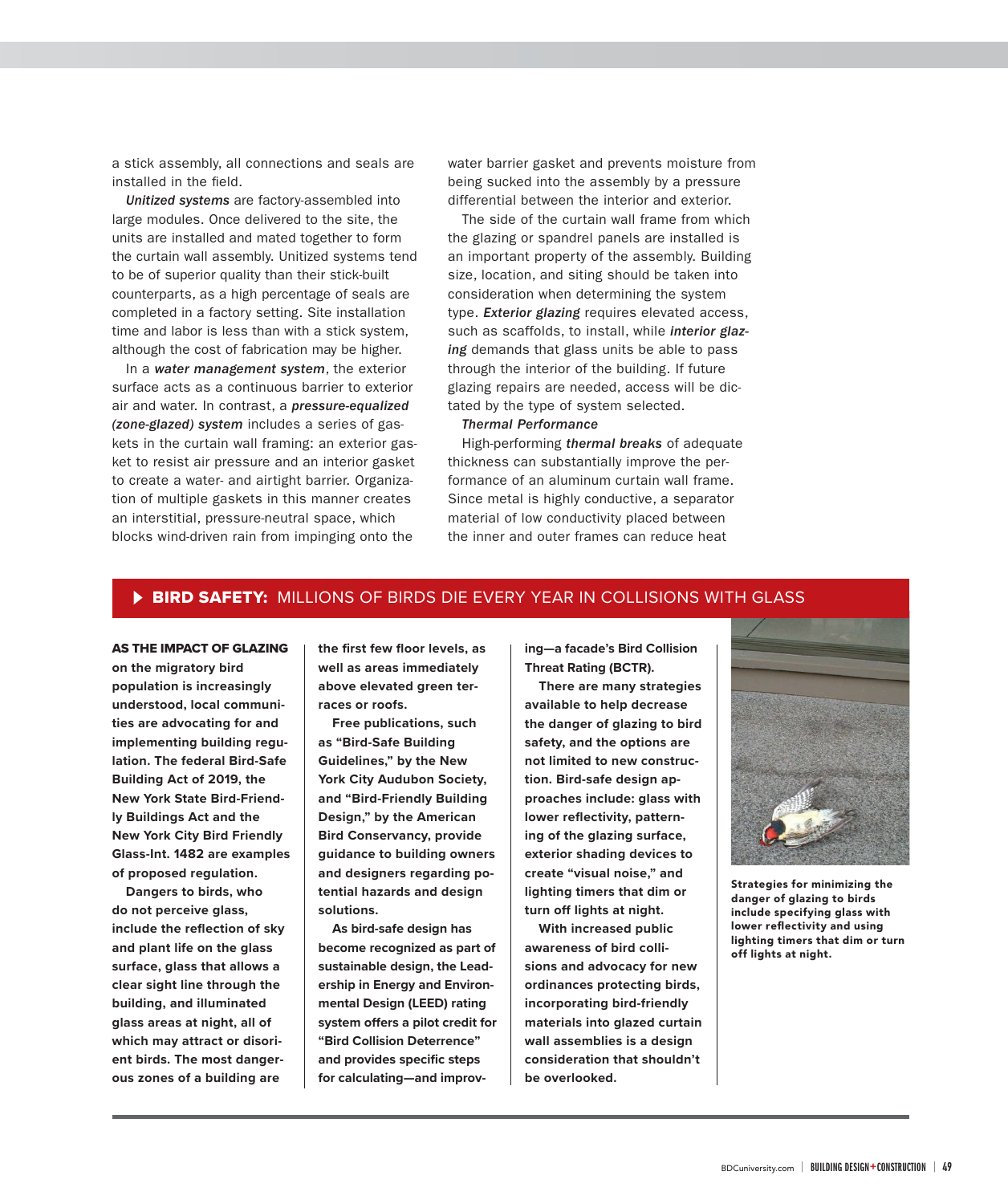



**A** field water penetration **test is used to investigate leaks within an existing glazed curtain wall assembly.**

transfer. Modern curtain wall systems are either "thermally improved" or "thermally broken," the latter requiring a minimum of <sup>1</sup>/<sub>4</sub>-inch-thick thermal breaks.

A system's resistance to thermal transfer is directly related to protection against condensation, since ambient moisture tends to condense on a curtain wall frame that is losing heat. Condensation Resistance Factor (CRF) quantifies a curtain wall's tendency to develop condensation; higher CRF values indicate better performance. Calculated using mean interior and exterior frame temperatures, CRF is a measure of average resistance and so falls short of identifying specific cold spots in the assembly that pose the greatest threat of condensation.

### Glass Types

The three types of glass commonly used in current-day glazing are annealed, heat strengthened, and tempered. Heat-strengthened glass falls between annealed and tempered glass in terms of strength. Tempered glass, the strongest of the three, is chemically or thermally treated to provide improved strength and shatter resistance.

Building codes often have specific requirements for safety glass in hazardous locations. To meet the breakage and strength thresholds of safety standards, such as CPSC 16 CFR Part 1201 and ANSI Z97.1, safety glass is often tempered and/or laminated. Manufacturer markings, typically found in the corner of glass products, include information about safety standards with which the glass complies.

Laminated glass incorporates plastic films, such as polyvinyl butyral (PVB), between plies of glass. The laminate increases the glass' strength and allows it to remain intact once broken. Often specified for curtain walls in hurricane-prone regions, laminated glass is also used in areas requiring blast protection or increased security.

Insulating glazing units (IGUs) incorporate multiple plies of glass separated by sealed perimeter spacers. The gap between glass plies may be filled with a noble gas, such as argon or krypton, to improve thermal performance. Perimeter spacer materials, in order of least to greatest thermal resistance, include aluminum, stainless steel, and plastic hybrid. To absorb excess moisture, the spacers may incorporate desiccant, which can increase the life expectancy of the IGU.

Electrochromic glass, also called smart glass or dynamic glass, changes tint with an applied current. Controls to manage light levels, glare, and color rendering may be operated by building users or integrated into automated systems. An alternative to blinds and shading, electrochromic glass can reduce energy demands and improve indoor comfort.

#### Fire Protection

The open design of a suspended curtain wall makes it susceptible to the spread of fire. For this reason, perimeter joint systems designed to resist the passage of flame and smoke are required at the void between curtain walls and fire-rated floor assemblies.

Joint systems include non-combustible safing insulation installed into the void and a sealant topping applied to bridge the void and lap over the adjacent floor and wall assemblies.